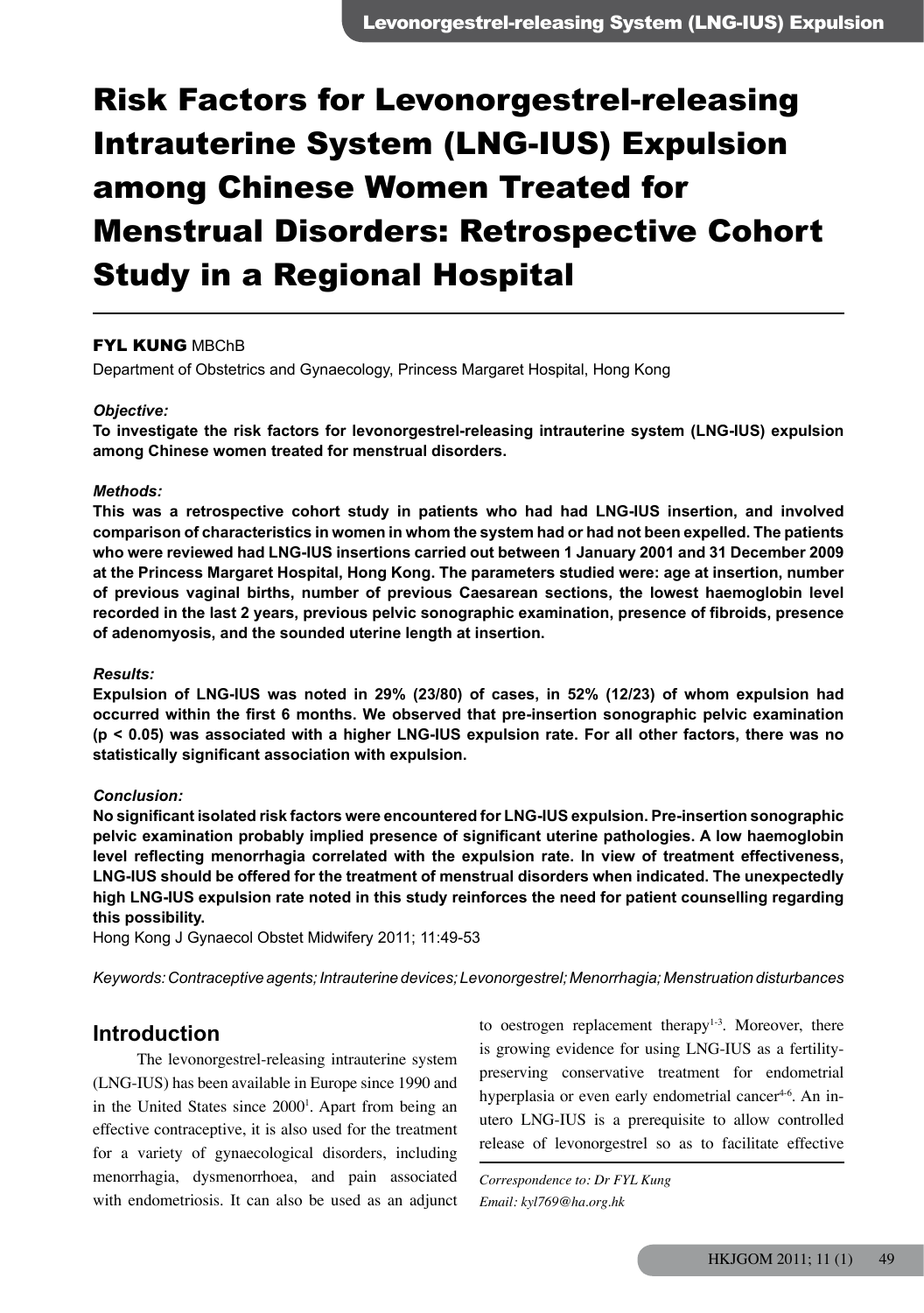treatment, and its expulsion is a recognised reason for treatment failure. The risk of LNG-IUS expulsion is approximately 1 in 20, and in general there is no difference in the rate of expulsion between this system and copper-bearing intrauterine devices (IUDs)<sup>3</sup>. Knowing the risk factors for LNG-IUS expulsion can theoretically facilitate patient selection for treatment and possibly facilitate more appropriate counselling. In this study, we set out to evaluate the patient characteristics who had had in-situ LNG-IUS insertions, in whom the system had or had not been expelled, and in so doing determine possible risk factors for expulsion.

## **Methods**

A retrospective study was carried out in the Department of Obstetrics and Gynaecology, Princess Margaret Hospital, Hong Kong. Its outpatient-based minor operation database of the involved institution covering a 9-year period (1 January 2001 to 31 December 2009) was reviewed. Some patients had their LNG-IUS inserted in the operating theatre under general anaesthesia, for which the operation record list was used to retrieve details via the hospital's computerised management system. "IUCD insertion" was used as the keyword for the search. Outpatient and inpatient medical records were reviewed for data collection. The parameters retrieved were age at insertion, number of previous vaginal births, number of previous Caesarean sections, lowest haemoglobin level recorded in previous 2 years, previous pelvic sonographic examinations, presence of fibroids, presence of adenomyosis, and the sounded uterine length at insertion.

Statistical analysis was undertaken using the Statistical Package for the Social Sciences (Windows version 16.0; SPSS Inc, Chicago [IL], US). The Chisquare association test was used for categorical variables. The Mann-Whitney *U* test was used for continuous variables as they were not normally distributed. The level of significance was set at a p value of less than 0.05.

# **Results**

The records of 95 cases were retrieved, of which 87 patients had had their LNG-IUS inserted in an outpatient setting and the remaining 8 underwent insertion under general anaesthesia in the operating theatre. Approximately 16% of the cases (15/95) were excluded, as the patients had defaulted follow-up and

the treatment response could not be evaluated. The remaining 80 patients (all Chinese) constituted the study sample.

The majority of patients had LNG-IUS inserted for menorrhagia, which accounted for 85% (68/80) of all cases, whilst 13% (10/80) were for dysmenorrhoea, and 4% (3/80) for dysfunctional uterine bleeding. In essence, all the patients had undergone LNG-IUS insertion to treat menstrual disorders, none having had them shortly postpartum or post-abortion, or for contraception purposes.

Approximately 93% (74/80) of the patients had had endometrial sampling in the previous 3 years, most of whom were confirmed to have a normal endometrium. In two cases, histological examination of the endometrial specimens yielded simple hyperplasia without cellular atypia. Subsequent re-sampling after LNG-IUS insertion confirmed regression of the endometrium in the patients. 80% (64/80) of the patients had undergone pelvic ultrasound examination in the preceding 3 years. Uterine fibroids were found in 28% (22/80) of patients; their mean diameter being 3.3 cm (range, 1.4-6 cm). Regarding the latter 22 patients, none had documented distortion of the uterine cavity. Ultrasonic features suggestive of adenomyosis were noted in 15% (12/80) of the patients.

Expulsion of the LNG-IUS had occurred in 23 patients, accounting for 29% of all cases. The mean time to expulsion was 6.3 months (range, 0.3-21 months) post-insertion. Table 1 shows a comparison of LNG-IUS expulsion rates in patients with or without specified categorical variables. Table 2 summarises the analysis of different patient characteristics belonging to those in whom the system remained in-situ and those who experienced its expulsion. Most of the variables did not yield any statistically significant differences. A preceding sonographic examination of the pelvis was associated with a statistically significant difference (p < 0.05). Lower preceding haemoglobin levels appeared to favour LNG-IUS expulsion, though the difference did not reach statistical significance ( $p = 0.06$ ).

## **Discussion**

The LNG-IUS expulsion rate encountered in this study was 29%, which was much higher than rates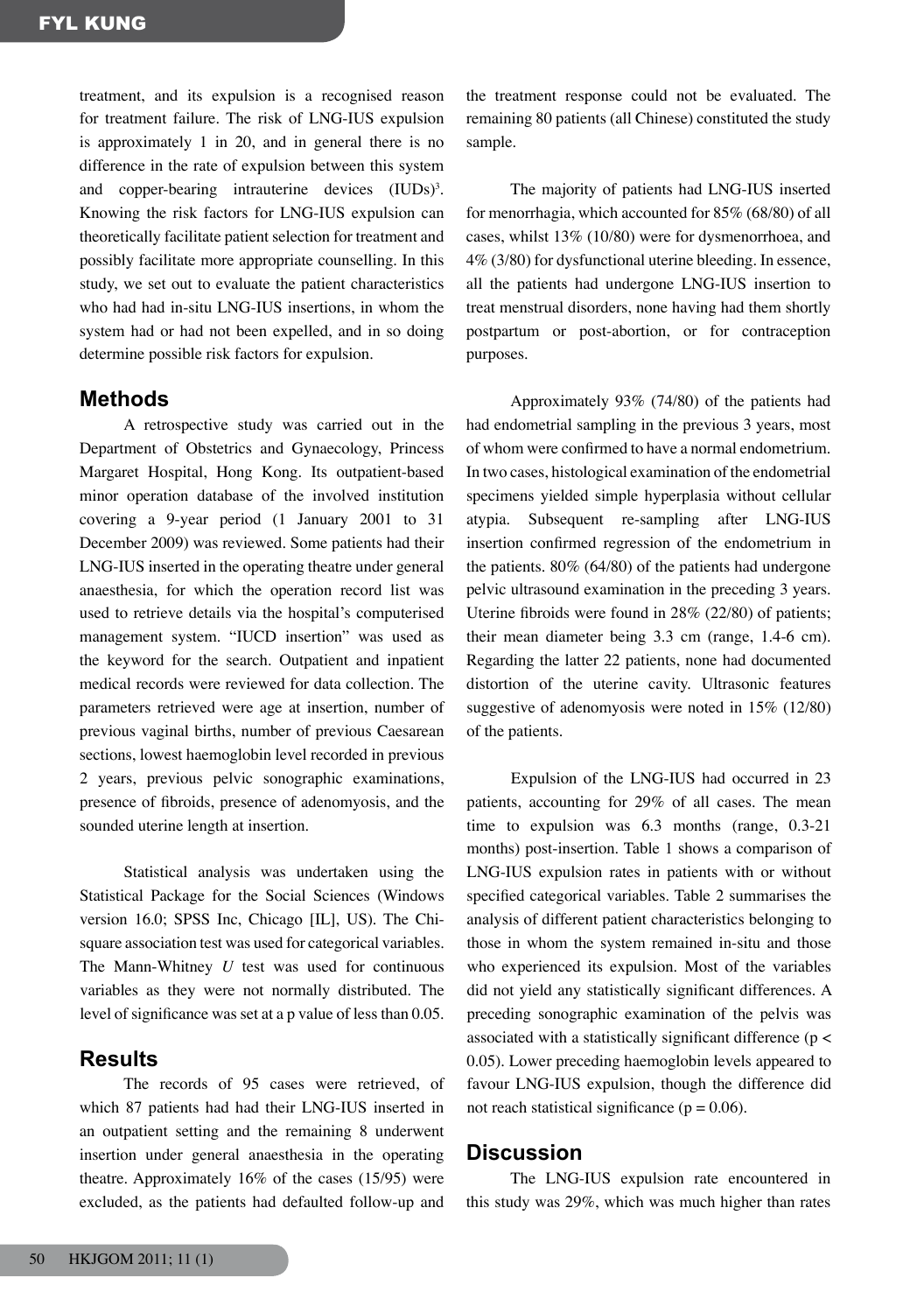|                            | Yes            | No             | p Value |
|----------------------------|----------------|----------------|---------|
| Previous vaginal birth     | $32\%$ (19/60) | $20\% (5/20)$  | 0.4     |
| Previous Caesarean section | $35\% (6/17)$  | 29\% (18\63)   | 0.18    |
| Previous pelvic ultrasound | $36\% (23/64)$ | $6\%$ (1/16)   | 0.02    |
| Uterine fibroid            | $36\% (8/22)$  | 28\% (16/58)   | 0.31    |
| Adenomyosis                | $25\%$ (3/12)  | $31\% (21/68)$ | 0.49    |

**Table 1. Comparison of expulsion rates among patients with or without the specific categorical variables (Chi-square association test was used)**

**Table 2. Comparison of patient characteristics in in-situ levonorgestrel-releasing intrauterine system patients and those who had experienced expulsion\***

|                                  | <b>Median</b> (range)  |                          | p Value |
|----------------------------------|------------------------|--------------------------|---------|
|                                  | In-situ group $(n=56)$ | Expulsion group $(n=24)$ |         |
| Age at insertion (years)         | $45(32-52)$            | 44 (38-53)               | 0.5     |
| No. of vaginal births            | $2(0-4)$               | $2(0-6)$                 | 0.23    |
| No. of Caesarean sections        | $0(0-2)$               | $0(0-2)$                 | 0.67    |
| Lowest haemoglobin level $(g/l)$ | 95.5 (58-144)          | 84 (49-127)              | 0.06    |
| Sounded uterine length (cm)      | $8(6-12)$              | $8(7-12)$                | 0.35    |

\* Analysis entailed the Mann-Whitney *U* test

reported in the literature. Previous studies were mainly concerned with the efficacy of LNG-IUS or other IUDs as contraceptive devices, which very likely entailed women without menstrual problems and having normal size, non-pathological uteruses. In our series, the selected patients had menstrual disorders and some also had uterine pathologies. Though the high expulsion rate might be related to the small sample size, differences in clinician competence or other factors suggested that the chance of expulsion may be somewhat higher in women with gynaecological disorders. This finding may be of value when it comes to counselling of patients having LNG-IUS insertion for menstrual disorders.

Merki-Feld et al<sup>7</sup> observed that more that  $50\%$ of the IUD dislocations occurred within 6 months of insertion; only 20% occurred more than a year later. In our study, 57% (13/23) of expulsion cases ensued within the first 6 months of insertion, while only 9% (2/23) occurred after 12 months. The competence of the clinicians performing LNG-IUS insertion was not evaluated, as it was not feasible to retrieve the individual number of IUD insertions by each clinician from the medical records. The Faculty of Sexual and Reproductive Healthcare requires a log of at least 12 insertions in 12 months or six in 6 months using at least two different types of device in unanaesthetised patients

for clinicians to be revalidated<sup>3</sup>.

Previous studies suggested that expulsion of IUD, young age, hypermenorrhoea, nulliparity, and uterus sounding more than 9.0 cm were associated with higher rates of IUD dislocations<sup>8-11</sup>. Diaz et al<sup>12</sup> observed an expulsion rate of up to 31% at 12 months after insertion if there was a prior history of IUD expulsion. Regrettably, this information was not well-documented in most of the medical records, for which reason such analysis was not feasible. In all probability, patients with a history of IUD expulsion would have already been counselled to use other treatment modalities.

Diaz et al<sup>12</sup> also found an increased risk for dislocations in parous adolescents. The expulsion rate for the LNG-IUS was reported to be slightly increased in women younger than 25 years<sup>9</sup>. However, as the majority of our patients were of more advanced age, the effect of age on LNG-IUS expulsion rate may not have been demonstrated.

Birth history (vaginal or abdominal delivery) did not appear to influence the expulsion rate in the current study. Diaz et al<sup>12</sup> suggested that nulliparity to be a risk factor for IUD expulsions. However, among our 80 patients, only three were nulliparous, none of whom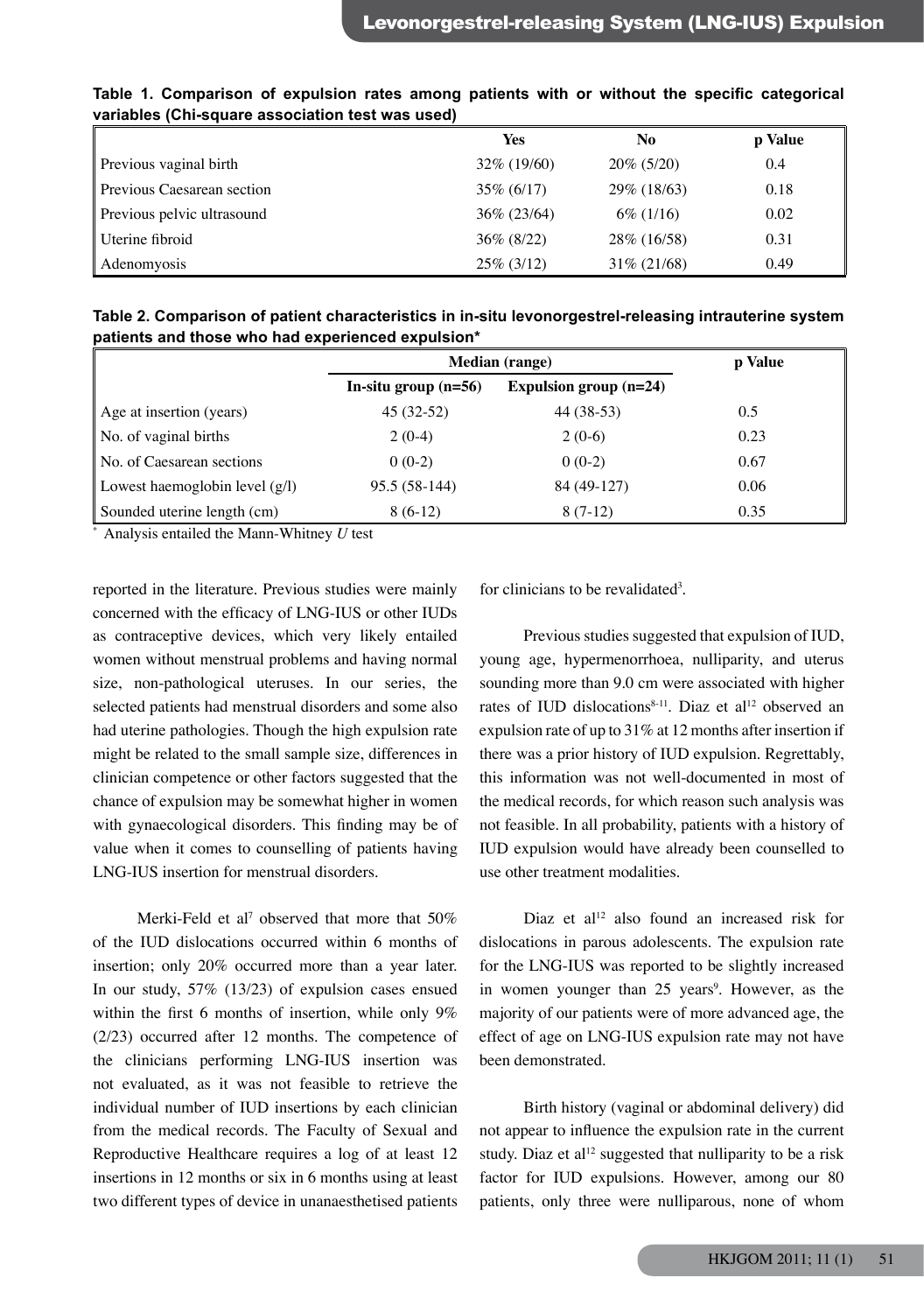experienced an expulsion. In our locality, acceptance of LNG-IUS by nulliparous patients was low, and thus insertion was seldom practised and could not reflect the effect of parity on expulsions.

A previous study suggested that a longer sounded uterine length favoured LNG-IUS expulsion $10$ . It is reasonable to hypothesise that increased length of the endometrial cavity is associated with a larger uterine cavity, which may allow easier LNG-IUS dislocation or displacement. A larger uterine cavity may also be a reason for heavy menstrual flow, thus leading to flushing out of the LNG-IUS. However, our study revealed no difference in the sounded uterine length in the in-situ group and expulsion groups.

A lower haemoglobin level before insertion was also associated with a higher expulsion rate. For this purpose we used the lowest documented haemoglobin level in the preceding 2 years before insertion, which served as a surrogate marker of underlying menorrhagia. To a certain extent, this provided an objective assessment of severity, as it would have been difficult to review clinical records without standardisation in menstrual flow descriptions. In theory, heavier menstrual flows might flush out LNG-IUS more easily, which was consistent with hypermenorrhoea being reported a risk factor for expulsion.

Notably, any patient who had had ultrasonography before insertion was more likely than the rest to experience LNG-IUS expulsion, of which the difference was statistically significant. In general, pelvic ultrasound was not routinely performed if bimanual examination confirmed a normal-size uterus without any suspicion of intracavitary lesion. Thus, the expulsion group probably included more patients with an enlarged uterus, fibroids and adenomyosis, and resulted in a selection bias.

There is little evidence demonstrating a causal relationship between uterine fibroids and LNG-IUS expulsion. According to the UK medical eligibility criteria for contraception use, uterine fibroids without distortion of the uterine cavity is classified as category 1 (unrestricted use), and category 4 (unacceptable risk) if the uterine cavity is distorted. Nor does fibroid size appear important. Tasci et al<sup>13</sup> observed a reduction in the size of uterine fibroids 1 year after LNG-IUS insertion.

In our study, uterine fibroids were not associated with an increased risk of the LNG-IUS expulsion. Regarding patients with ultrasound-confirmed uterine fibroids, none showed distortion of the uterine cavity. Patients with known fibroids need not be restricted from using LNG-IUS. However, they should be properly counselled that the primary aim was largely to control menstrual blood loss.

Whilst this study aimed at investigating the LNG-IUS expulsion rate specifically in treating menstrual disorder patients of Chinese ethnicity, it had a few limitations. Firstly, it was limited by the small sample size. On reviewing the records over the past 10 years, there were only 95 cases. Moreover, a significant portion of patients defaulted andwere lost to follow-up.The latter might represent patients who responded satisfactorily to treatment. Regrettably, we failed to incorporate patient demographics into the current study. Secondly, our study was retrospective, so data retrieval was based on review of medical records. Since the consultation notes were not standardised, interpretation could be difficult. Also, as our patients were of more advanced age and parous, the effects of age and nulliparity were not demonstrable. In addition, in our clinical records, information about prior IUD expulsion and prior postpartum or post-abortion status was limited.

Consistent with the literature, in our patients lower haemoglobin levels reflected a degree of menorrhagia, and though not statistically significant such patients were more likely to suffer from LNG-IUS expulsion. No other specific factors (age, parity, presence of uterine fibroids or sounded uterine length) showed any association with expulsion. According to the National Institute for Health and Clinical Excellence clinical guideline published in 2007 for heavy menstrual bleeding, LNG- $IUS$  was a first-line treatment<sup>14</sup>. Since LNG-IUS is an effective treatment for various menstrual problems, women should be offered this treatment option when indicated and provided there are no contraindications. Our study in women with menstrual disorders and other uterine pathologies demonstrated a relatively high LNG-IUS expulsion rate. This information should be used to counselling such patients, to provide realistic expectations and enhance satisfaction. A prospective study with a larger sample size is required to study the expulsion rate of LNG-IUS for treating menstrual